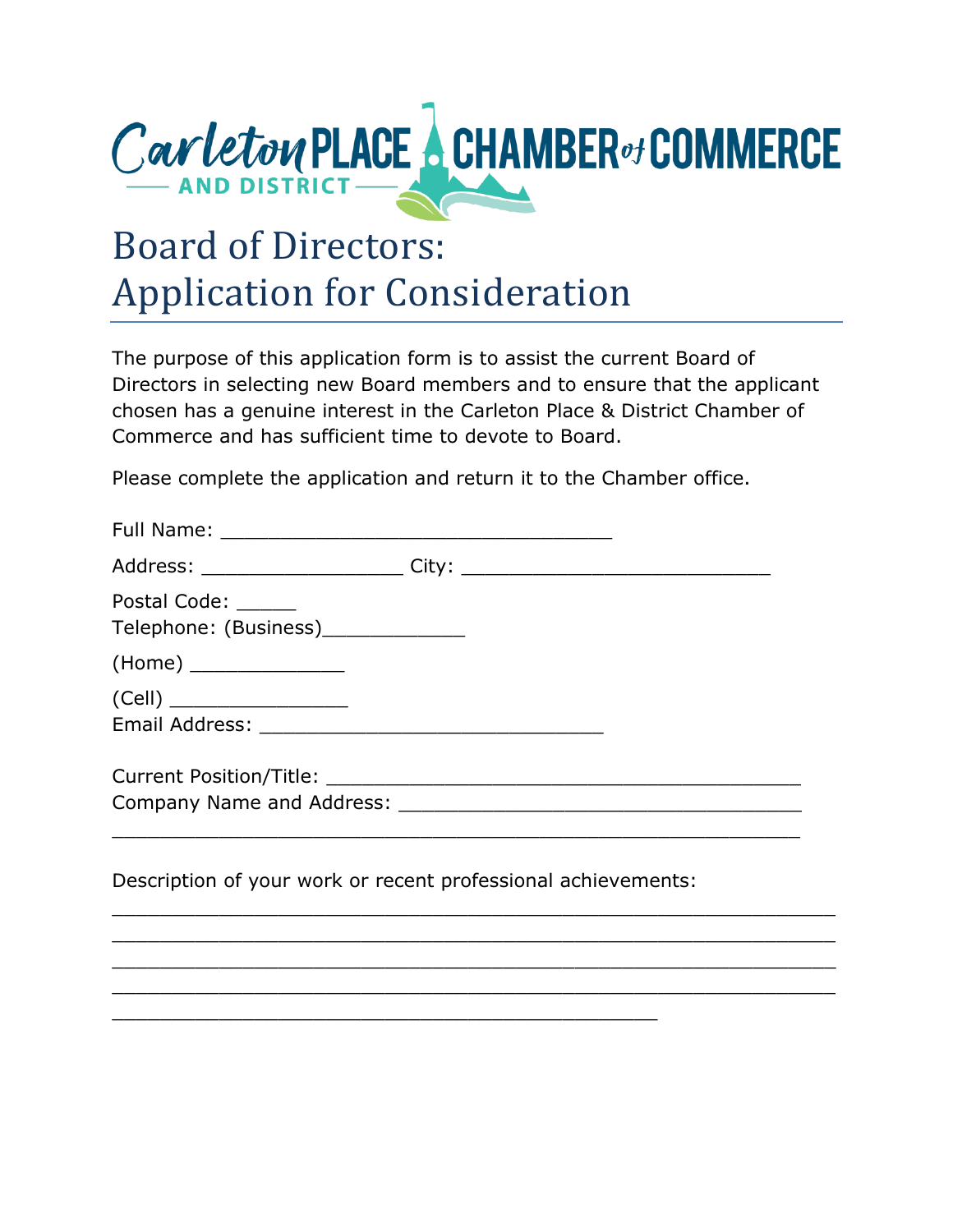

## Board of Directors: Application for Consideration

Current and/or past community service activities:

Current and/or past honours or leadership positions held on other boards or committees, professional or otherwise:

\_\_\_\_\_\_\_\_\_\_\_\_\_\_\_\_\_\_\_\_\_\_\_\_\_\_\_\_\_\_\_\_\_\_\_\_\_\_\_\_\_\_\_\_\_\_\_\_\_\_\_\_\_\_\_\_\_\_\_\_\_ \_\_\_\_\_\_\_\_\_\_\_\_\_\_\_\_\_\_\_\_\_\_\_\_\_\_\_\_\_\_\_\_\_\_\_\_\_\_\_\_\_\_\_\_\_\_\_\_\_\_\_\_\_\_\_\_\_\_\_\_\_ \_\_\_\_\_\_\_\_\_\_\_\_\_\_\_\_\_\_\_\_\_\_\_\_\_\_\_\_\_\_\_\_\_\_\_\_\_\_\_\_\_\_\_\_\_\_\_\_\_\_\_\_\_\_\_\_\_\_\_\_\_ \_\_\_\_\_\_\_\_\_\_\_\_\_\_\_\_\_\_\_\_\_\_\_\_\_\_\_\_\_\_\_\_\_\_\_\_\_\_\_\_\_\_\_\_\_\_\_\_\_\_\_\_\_\_\_\_\_\_\_\_\_

\_\_\_\_\_\_\_\_\_\_\_\_\_\_\_\_\_\_\_\_\_\_\_\_\_\_\_\_\_\_\_\_\_\_\_\_\_\_\_\_\_\_\_\_\_\_\_\_\_\_\_\_\_\_\_\_\_\_\_\_\_ \_\_\_\_\_\_\_\_\_\_\_\_\_\_\_\_\_\_\_\_\_\_\_\_\_\_\_\_\_\_\_\_\_\_\_\_\_\_\_\_\_\_\_\_\_\_\_\_\_\_\_\_\_\_\_\_\_\_\_\_\_  $\_$  , and the set of the set of the set of the set of the set of the set of the set of the set of the set of the set of the set of the set of the set of the set of the set of the set of the set of the set of the set of th \_\_\_\_\_\_\_\_\_\_\_\_\_\_\_\_\_\_\_\_\_\_\_\_\_\_\_\_\_\_\_\_\_\_\_\_\_\_\_\_\_\_\_\_\_\_\_\_\_\_\_\_\_\_\_\_\_\_\_\_\_ \_\_\_\_\_\_\_\_\_\_\_\_\_\_\_\_\_\_\_\_\_\_\_\_\_\_\_\_\_\_\_\_\_\_\_\_\_\_\_\_\_\_\_\_\_\_\_\_\_\_\_\_\_\_\_\_\_\_\_\_\_

Areas of expertise you bring to the board:

- Accounting/CPA
- □ Strategic Planning
- $\Box$  Human Resources
- □ Banking/Controller
- D Fundraising
- □ Marketing/Membership
- $\Box$  Legal
- Community Involvement
- D Promotional Techniques
- $\Box$  Other:

Briefly explain why you are interested in serving on the board:

\_\_\_\_\_\_\_\_\_\_\_\_\_\_\_\_\_\_\_\_\_\_\_\_\_\_\_\_\_\_\_\_\_\_\_\_\_\_\_\_\_\_\_\_\_\_\_\_\_\_\_\_\_\_\_\_\_\_\_\_\_ \_\_\_\_\_\_\_\_\_\_\_\_\_\_\_\_\_\_\_\_\_\_\_\_\_\_\_\_\_\_\_\_\_\_\_\_\_\_\_\_\_\_\_\_\_\_\_\_\_\_\_\_\_\_\_\_\_\_\_\_\_ \_\_\_\_\_\_\_\_\_\_\_\_\_\_\_\_\_\_\_\_\_\_\_\_\_\_\_\_\_\_\_\_\_\_\_\_\_\_\_\_\_\_\_\_\_\_\_\_\_\_\_\_\_\_\_\_\_\_\_\_\_

\_\_\_\_\_\_\_\_\_\_\_\_\_\_\_\_\_\_\_\_\_\_\_\_\_\_\_\_\_\_\_\_\_\_\_\_\_\_\_\_\_\_\_\_\_\_